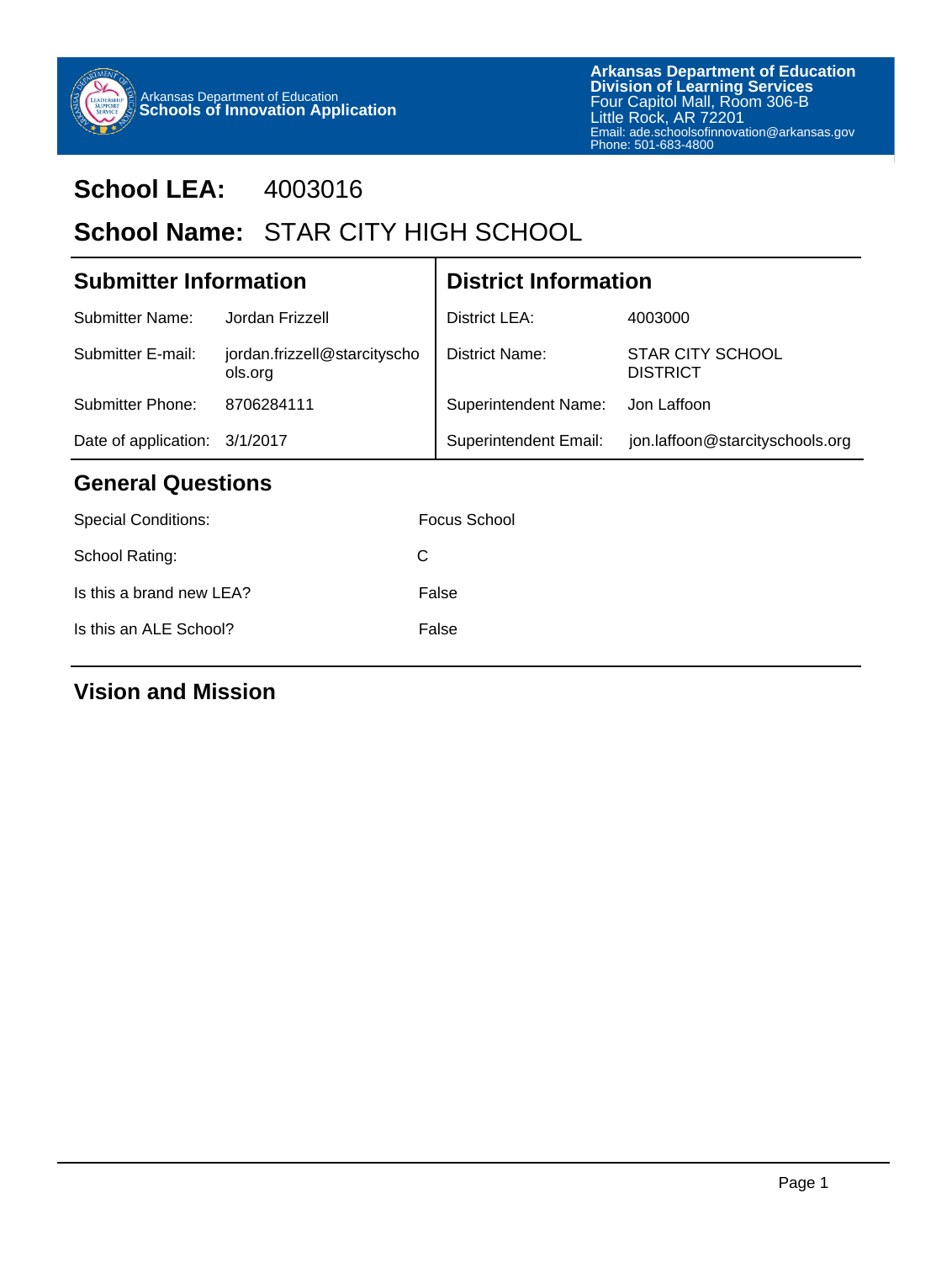

Star City High School Vision Statement:

Star City High School will be a high performing school preparing students for future success.

Star City High School Mission Statement:

It is the mission of Star City High School to engage students in a variety of appropriate learning activities by whatever means it takes. To support this mission we believe in the following:

- -Maintain a positive learning environment for all students.
- -Support education in all students using two-way communication.
- -Teachers and students are prepared to do their very best.
- -Collaboration of all stakeholders to do what is best for the students.
- -Communicate clear high expectations and set goals to achieve those expectations

Star City High School believes in developing a culture for students and about students, that will respond to the rigors and demands of our current and future society. Our School of Innovation plan reflects that belief.

The mission of our proposed School of Innovation is to prepare our students with the knowledge, skills, and life experience to achieve college and career readiness and lead constructive and fruitful lives as an adult.

Our plan's vision also reflects Star City High School's vision. We believe that all students have their own special talent, and we need to join efforts to reveal and establish the belief that every student matters, every day. We must promote a spirit of community involving parents, teachers, students, community members, and employers. We see a partnership with local employers, community colleges, and vocational technology institutions that will enhance the passage from one point in life to the next.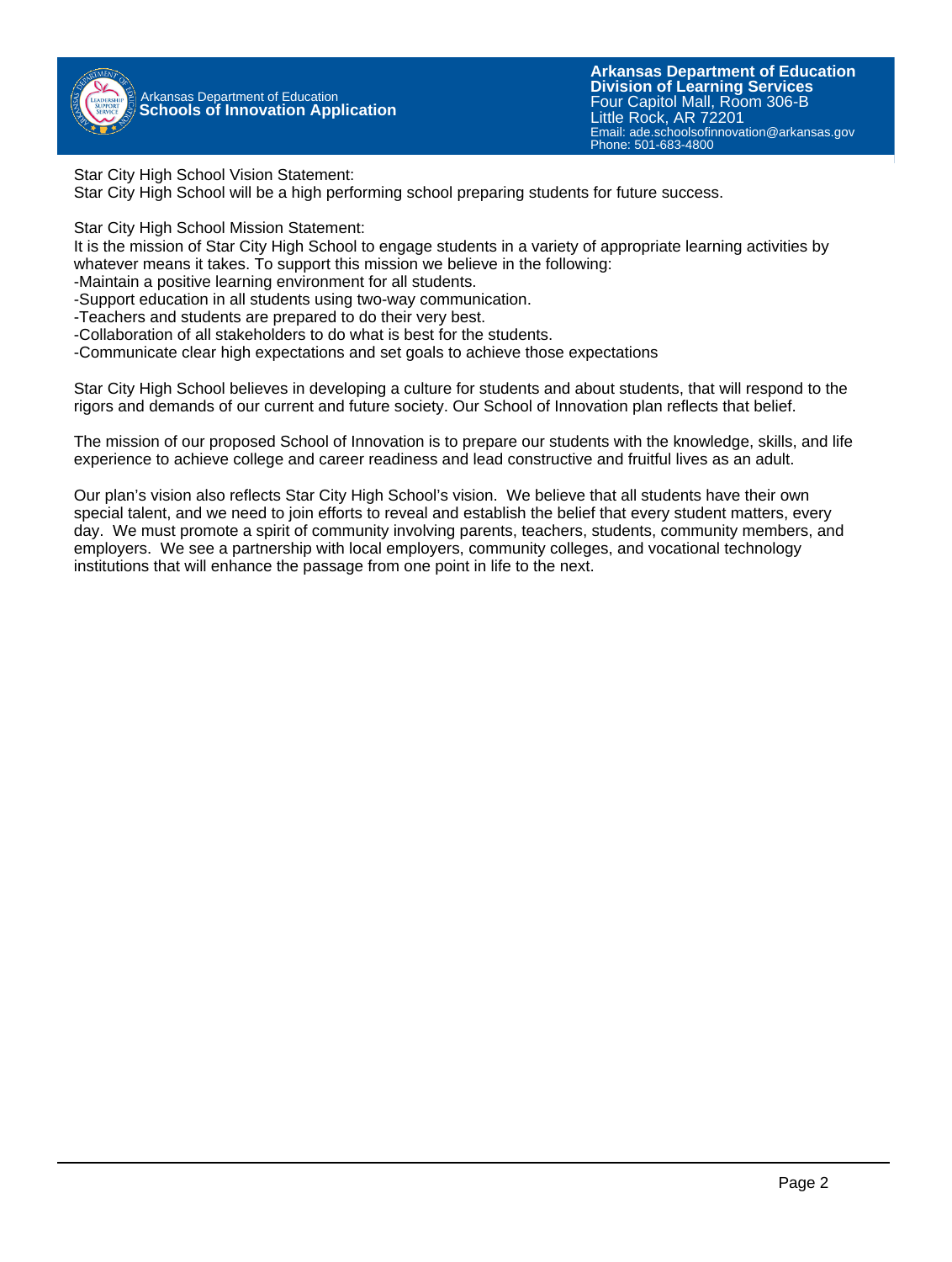

#### **Rational and Innovation Goals**

#### Rationale for Innovation

The proposed plan of the School of Innovation Council of Star City High School creates a bridge and partnership with our community, local businesses, and the local community colleges to transform our approach to transition and career readiness. We want to become an environment that will not only provide the current reality of living in the 21st century, but a learning environment that exceeds that reality.

Many of the local employers, Arkansas Department of Corrections, GCA, and Georgia Pacific, have stated the need for interpersonal skills in the workplace. This could mean anything from communicating instructions to a co-worker to appropriate conversations with a lead or authority figure. The need for organization, appropriate communication, and resource management is also a constant need addressed by our community partners. This designation will create opportunities for our students that will allow them to lead a productive life, be a valuable employee, and become leaders in our community. It will provide valuable and needed training, and local employers will benefit from young adults who have been well trained and prepared for the working environment. This status will advance our college-bound students, and will prepare them for upper level education beyond that of Star City High School. Innovation status will allow for a learning shift: from teacher lead and centered to student lead and centered. We hope to attract more students to become a stakeholder in this learning opportunity.

Star City School District is the only school in Lincoln County, Arkansas, and by extension Star City High School is the High School of Lincoln County, Arkansas. The poverty rate of Lincoln County, Arkansas is 27% versus the state average which is 19.2%. The poverty rate of children under the age of 18 is 36.6% versus the state average of 27.9%. According to the free and reduced lunch data for 2016, 68.54% of the district is eligible for this service. Without the distinction of being a School of Innovation, we would struggle to provide the offerings involved with this proposed plan. We strive to offer the best for our students, and believe that this distinction would enable and push our students to achieve outside of their perceived notions of the future.

| <b>Goal</b> | <b>Goal Description</b>                                                                                           |  |
|-------------|-------------------------------------------------------------------------------------------------------------------|--|
|             | Reduce the achievement gap<br>in our TAG group.                                                                   |  |
| 2           | Offer a variety of scheduling<br>options to meet the flexible<br>needs of students.                               |  |
| 3           | Improve interpersonal<br>communication (soft skills)<br>with the help of mentors and<br>inclusive curriculum      |  |
| 4           | Prepare students for college<br>and career ready opportunities<br>with a comprehensive and<br>rigorous curriculum |  |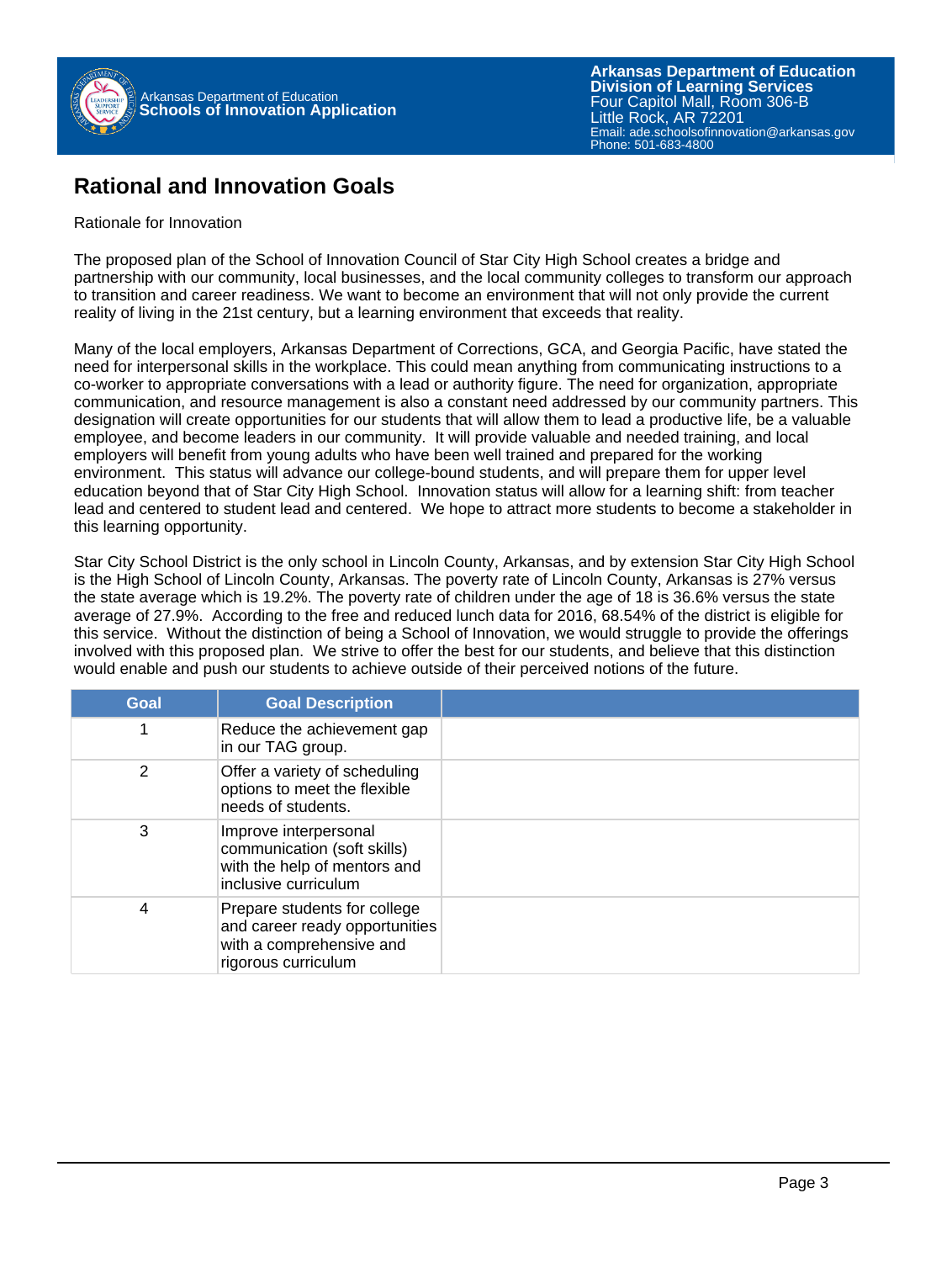

#### **Innovation Plan**

| <b>Plan Date</b> | <b>Action</b>                                                                                                                                                                                                                                                                                                                                             | <b>Expected Outcome</b>                                                                                                                                                                                                                                                                                                                                                                                                                                                                                                                                                                                                                                                                                                                                                                                                                      |
|------------------|-----------------------------------------------------------------------------------------------------------------------------------------------------------------------------------------------------------------------------------------------------------------------------------------------------------------------------------------------------------|----------------------------------------------------------------------------------------------------------------------------------------------------------------------------------------------------------------------------------------------------------------------------------------------------------------------------------------------------------------------------------------------------------------------------------------------------------------------------------------------------------------------------------------------------------------------------------------------------------------------------------------------------------------------------------------------------------------------------------------------------------------------------------------------------------------------------------------------|
| 08/16/2017       | Career Pathways are available to<br>students that include: Project Lead<br>the Way in Engineering, Computer<br>Science, and Biomedical as well as<br>pathways in Family Consumer<br>Science, Business, and Agriculture<br>Science. Plans to expand pathways<br>to include Welding Technology,<br>Healthcare (CNA Certification), and<br>Criminal Justice. | The pathways will result in a value-added<br>diploma and credentials that are valued by<br>local employers and aligned with current<br>and emerging market needs so that<br>completing a pathway opens real doors of<br>opportunity in the job market.                                                                                                                                                                                                                                                                                                                                                                                                                                                                                                                                                                                       |
| 08/16/2017       | Utilize Career Ready 101 and ACT<br>Work Keys assessment to provide<br>students with an ACT National Career<br>Readiness Certificate.                                                                                                                                                                                                                     | We will make Career Ready 101 and the<br>ACT WorkKeys Assessment mandatory for<br>all SCHS Juniors. This course will provide<br>students with an integrated approach to<br>exploring careers and their skill<br>requirements. This will build life literacy<br>through lessons about financial awareness,<br>job searching skills, and more. Each of the<br>students, after completing Career Ready<br>101, will take the ACT WorkKeys<br>Assessment. These actions will be part of<br>our partnership with the Workforce Alliance<br>for Southeast Arkansas. The Workforce<br>Alliance for Southeast Arkansas, which<br>involves eight counties, includes<br>businesses, colleges, elected officials, and<br>others. After passing the assessment,<br>students will possess a nationally<br>recognized ACT Career Readiness<br>Certificate. |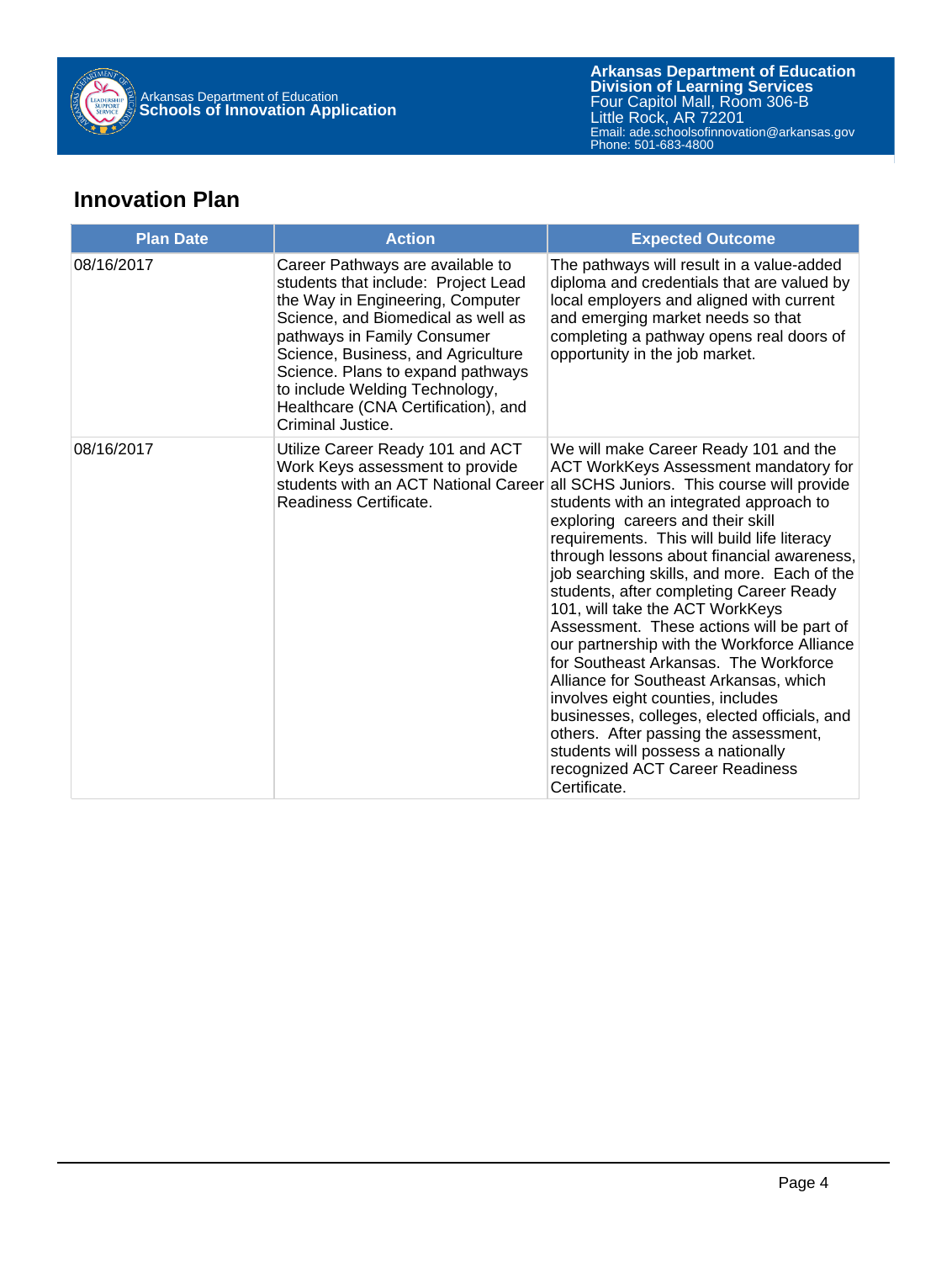

| <b>Plan Date</b> | <b>Action</b>                                                                                                                                                                                                                                                                                         | <b>Expected Outcome</b>                                                                                                                                                                                                                                                                                                                                                                                                                                                                                                                                                                                                                                                                                                                                                                                                                                                                                                                                                                                                                                                                                                                                                                                                                                               |
|------------------|-------------------------------------------------------------------------------------------------------------------------------------------------------------------------------------------------------------------------------------------------------------------------------------------------------|-----------------------------------------------------------------------------------------------------------------------------------------------------------------------------------------------------------------------------------------------------------------------------------------------------------------------------------------------------------------------------------------------------------------------------------------------------------------------------------------------------------------------------------------------------------------------------------------------------------------------------------------------------------------------------------------------------------------------------------------------------------------------------------------------------------------------------------------------------------------------------------------------------------------------------------------------------------------------------------------------------------------------------------------------------------------------------------------------------------------------------------------------------------------------------------------------------------------------------------------------------------------------|
| 08/16/2017       | Create a student centered learning<br>opportunity that utilizes virtual or<br>blended learning. This innovation will<br>allow flexible student scheduling and<br>mentoring for students who need<br>additional support.                                                                               | This opportunity allows the educational<br>institution to meet the needs of all<br>students. This provides a personalized<br>learning plan that could include traditional<br>class, virtual class, or a combination of<br>both (hybrid) in grades 9-12. This plan<br>would be developed in collaboration with<br>students, teachers, counselor,<br>administration, and parents depending on<br>the needs of the student. The blended<br>classes will be offered through Virtual<br>Arkansas in which a facilitator will assist<br>with in-class learning and mentoring.<br>This will involve a seat time release for<br>enrollment in postsecondary training or<br>technical classes, participations in job<br>shadowing, completing an internship, or<br>obtaining paid employment. Due to<br>barriers such as philosophical,<br>environmental, economic and emotional<br>constraints many of our students need the<br>opportunity for additional support and<br>mentoring.flexibility student interest will<br>increase and they will be able to know and<br>feel that they are the focus stakeholder in<br>their education. This will allow students to<br>take ownership of their futures while having<br>a mentor to guide them during their<br>secondary years. |
| 08/16/2017       | Star City High School will implement<br>Jobs for America's Graduates (JAG)<br>for SCHS seniors who have<br>completed one of the career<br>pathways offered at SCHS: Animal<br>Science, Family and Consumer<br>Science, Biomedical, Engineering,<br><b>Computer Science, or Business</b><br>Education. | This opportunity helps students achieve a<br>career pathway concentration and gain<br>reward by being involved in work release.<br>This supervised work release will be under<br>the direction of a facilitator in charge of<br>verifying and documenting the students<br>involved in the process. This encourages<br>the students to complete the three years of<br>Career and Technical Education (CTE)<br>course work and show the student the<br>benefit of completing a task. There will be<br>a certificate given that will give students an<br>added incentive for employment in that<br>pathway.                                                                                                                                                                                                                                                                                                                                                                                                                                                                                                                                                                                                                                                              |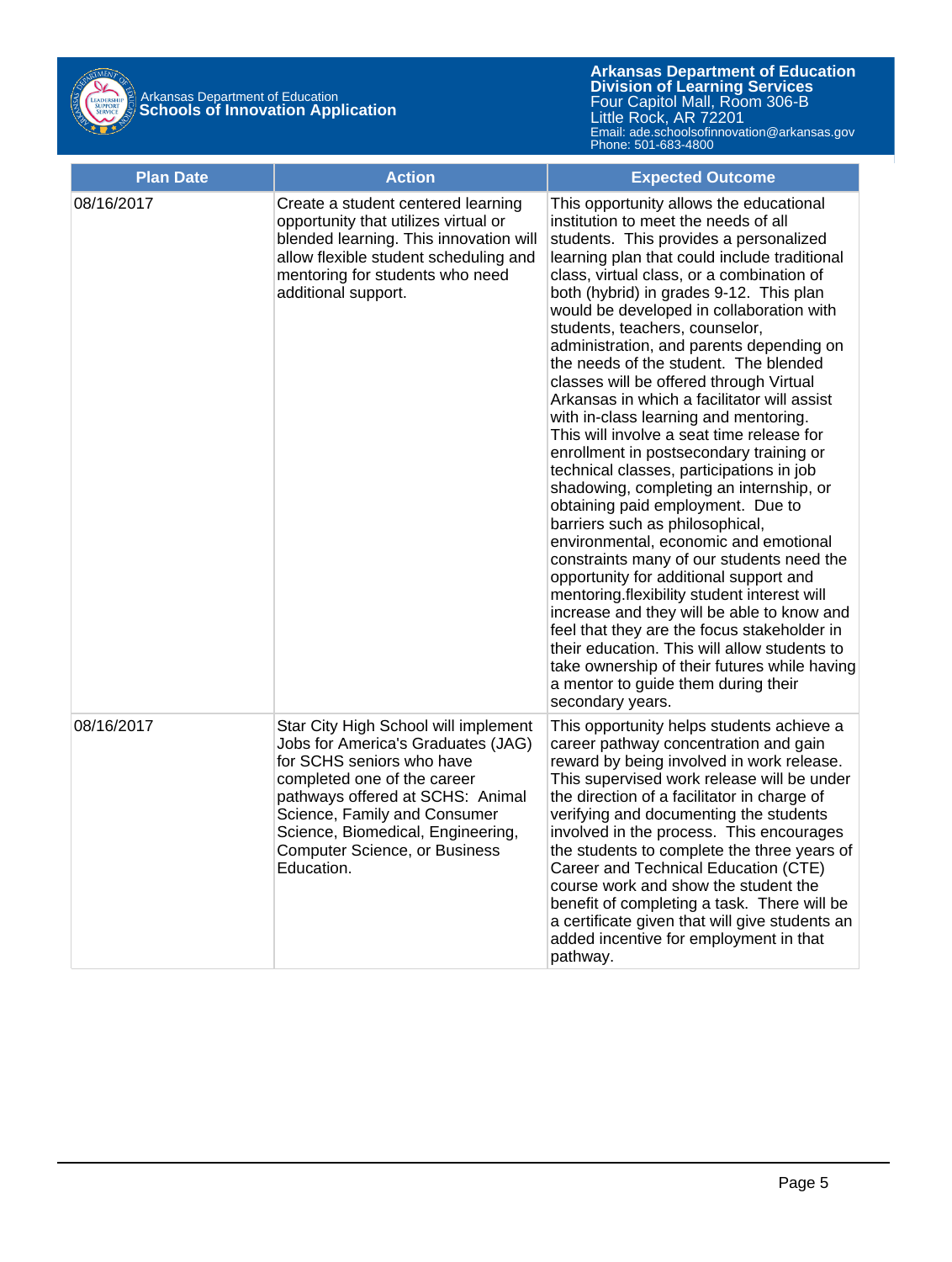

#### **Requested Waivers**

| <b>Code section, Rule, or Local</b><br><b>Policy</b>                           | <b>Goal</b>    | <b>Rationale</b>                                                                                                                                                                                                                                                                                                                                                                                                                                                                                                                                                                                                                                                                                                                                                                                                                 |
|--------------------------------------------------------------------------------|----------------|----------------------------------------------------------------------------------------------------------------------------------------------------------------------------------------------------------------------------------------------------------------------------------------------------------------------------------------------------------------------------------------------------------------------------------------------------------------------------------------------------------------------------------------------------------------------------------------------------------------------------------------------------------------------------------------------------------------------------------------------------------------------------------------------------------------------------------|
| Required Time for Instruction<br>10.01.4 of the Standards for<br>Accredidation | $\overline{2}$ | The school seeks to allow the opportunity to individualize<br>instruction for all students. This waiver will allow a flexible<br>schedule for students to take needed classes, not just<br>filling the day. Participating in a flexible schedule will open<br>opportunities for students who are on track to graduate to<br>take college and technical classes, participate in<br>community service, job shadow, and obtain employment.<br>Students with a blended learning schedule will actually be<br>spending more time engaged in learning, acquiring<br>knowledge, and demonstrating competencies. Due to the<br>personalized learning approach, students are engaged at<br>all times in their learning. Students are also able to<br>engage in their learning during non-school hours, as well<br>as nights and weekends. |
| <b>ADE Rules Governing Educator</b><br>Licensure                               | 4              | This would allow the district to offer specialized classes<br>taught by someone who wouldn't have an Arkansas State<br>Teaching License, but is an instructor through a<br>community college or holds a certificate in specific<br>specialty or trade. This request is driven by the desire to<br>offer continuing education classes while still enrolled at<br>SCHS.                                                                                                                                                                                                                                                                                                                                                                                                                                                            |
| <b>ADE Rules Governing Uniform</b><br><b>Grading Scales</b>                    | 4              | Technical career training offerings may require a non<br>traditional grading scale, such as Pass or Fail. The waiver<br>request is for non-core courses that lend themselves to<br>alternative descriptions of "mastery." The grading scale of<br>the community college affiliate will be used in terms of<br>grading in these courses.                                                                                                                                                                                                                                                                                                                                                                                                                                                                                          |
| Required Time for Instruction 6-18-<br>211                                     | $\overline{2}$ | The school seeks to allow the opportunity to individualize<br>instruction for all students. This waiver will allow a flexible<br>schedule for students to take needed classes, not just<br>filling the day. Participating in a flexible schedule will open<br>opportunities for students who are on track to graduate to<br>take college and technical classes, participate in<br>community service, job shadow, and obtain employment.<br>Students with a blended learning schedule will actually be<br>spending more time engaged in learning, acquiring<br>knowledge, and demonstrating competencies. Due to the<br>personalized learning approach, students are engaged at<br>all times in their learning. Students are also able to<br>engage in their learning during non-school hours, as well<br>as nights and weekends. |
| Grading Scale 6-15-902                                                         | 4              | Technical career training offerings may require a non<br>traditional grading scale, such as Pass or Fail. The waiver<br>request is for non-core courses that lend themselves to<br>alternative descriptions of "mastery." The grading scale of<br>the community college affiliate will be used in terms of<br>grading in these course.                                                                                                                                                                                                                                                                                                                                                                                                                                                                                           |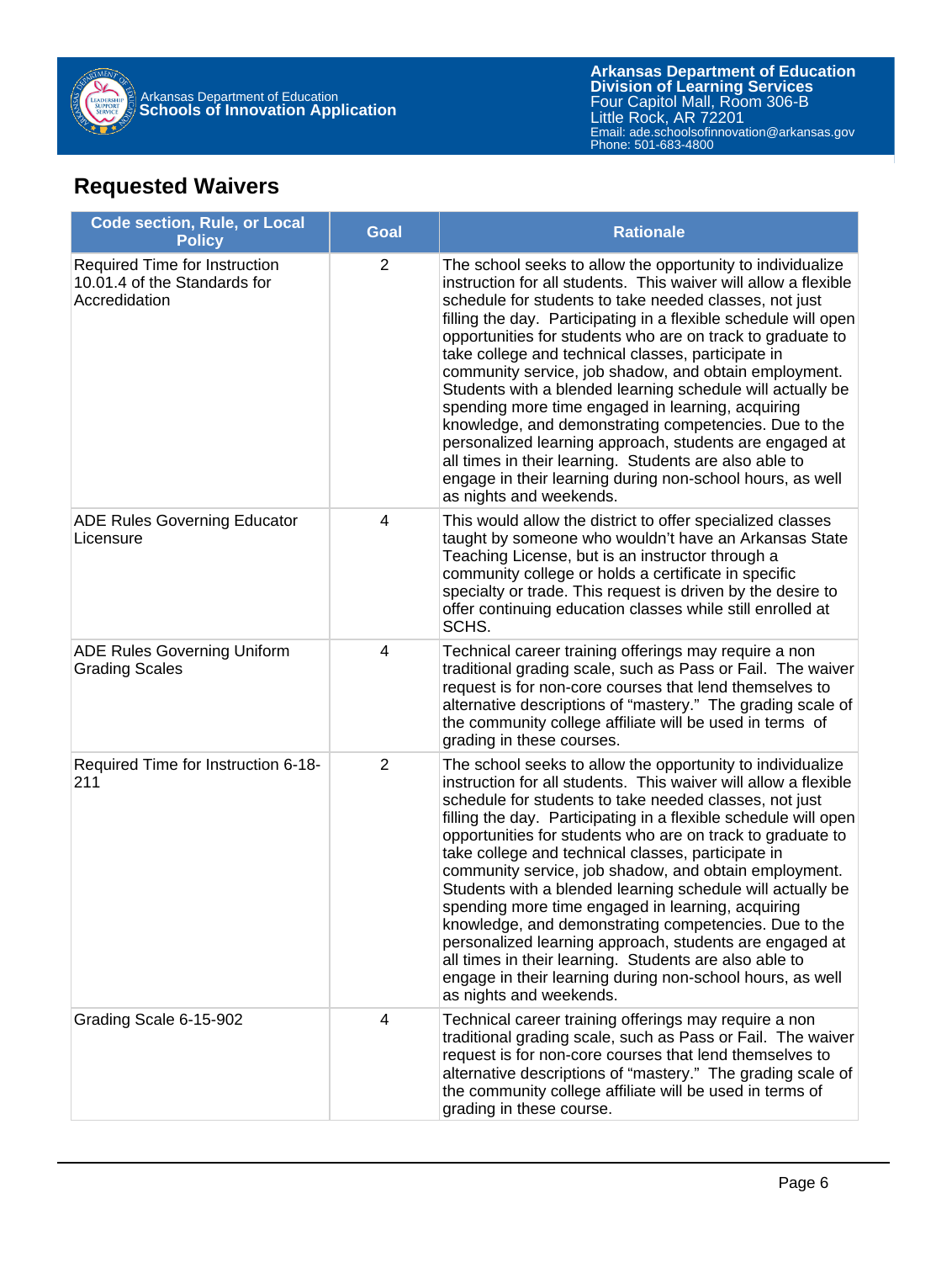| <b>Code section, Rule, or Local</b><br><b>Policy</b>                                                                  | <b>Goal</b>    | <b>Rationale</b>                                                                                                                                                                                                                                                                                                                                                                                                                                                                                                                                                                                                                                                                                                                                                                                                                                                                                                                                                                                                                                                                                                                                                                                                                                                                                                                                                                                                                                                                                                                                     |
|-----------------------------------------------------------------------------------------------------------------------|----------------|------------------------------------------------------------------------------------------------------------------------------------------------------------------------------------------------------------------------------------------------------------------------------------------------------------------------------------------------------------------------------------------------------------------------------------------------------------------------------------------------------------------------------------------------------------------------------------------------------------------------------------------------------------------------------------------------------------------------------------------------------------------------------------------------------------------------------------------------------------------------------------------------------------------------------------------------------------------------------------------------------------------------------------------------------------------------------------------------------------------------------------------------------------------------------------------------------------------------------------------------------------------------------------------------------------------------------------------------------------------------------------------------------------------------------------------------------------------------------------------------------------------------------------------------------|
| ADE Rules Governing the<br>Arkansas Mandatory Attendance<br>Requirements for Students in<br>Grade Nine through Twelve | 1              | The school seeks to allow the opportunity to individualize<br>instruction for all students. This waiver will allow a flexible<br>schedule for students to take needed classes, not just<br>filling the day. Participating in a flexible schedule will open<br>opportunities for students who are on track to graduate to<br>take college and technical classes, participate in<br>community service, job shadow, and obtain employment.<br>Students with a blended learning schedule will actually be<br>spending more time engaged in learning, acquiring<br>knowledge, and demonstrating competencies. Due to the<br>personalized learning approach, students are engaged at<br>all times in their learning. Students are also able to<br>engage in their learning during non-school hours, as well<br>as nights and weekends.<br>Opportunities for digital course delivery designed for self-<br>paced learning could find students mastering course<br>content in less than 120 clock hours. If mastery is<br>determined, students would advance on to the next course<br>in their personalized success plan. This waiver request is<br>in relation to 'seat time', not graduation requirements. All<br>applicable course frameworks and standards will be fully<br>adhered to and taught. The independent learning time is<br>dependent on the student maintaining his/her grades at<br>an acceptable level. If a student's grade falls below the<br>acceptable level, he/she will enter a structure learning time<br>for a minimum of 10 days. |
| Graduation Requirements 14.03 of<br>the Standards for Accreditation                                                   | $\overline{2}$ | Opportunities for digital course delivery designed for self-<br>paced learning could find students mastering course<br>content in less than 120 clock hours. If mastery is<br>determined, students would advance on to the next course<br>in their personalized success plan. This waiver request is<br>in relation to 'seat time', not graduation requirements. All<br>applicable course frameworks and standards will be fully<br>adhered to and taught. The independent learning time is<br>dependent on the student maintaining his/her grades at<br>an acceptable level. If a student's grade falls below the<br>acceptable level, he/she will enter a structure learning time<br>for a minimum of 10 days.<br>Students with a blended learning schedule will actually be<br>spending more time engaged in learning, acquiring<br>knowledge, and demonstrating competencies. Due to the<br>personalized learning approach, students are engaged at<br>all times in their learning. Students are also able to<br>engage in their learning during non-school hours, as well<br>as nights and weekends.                                                                                                                                                                                                                                                                                                                                                                                                                                            |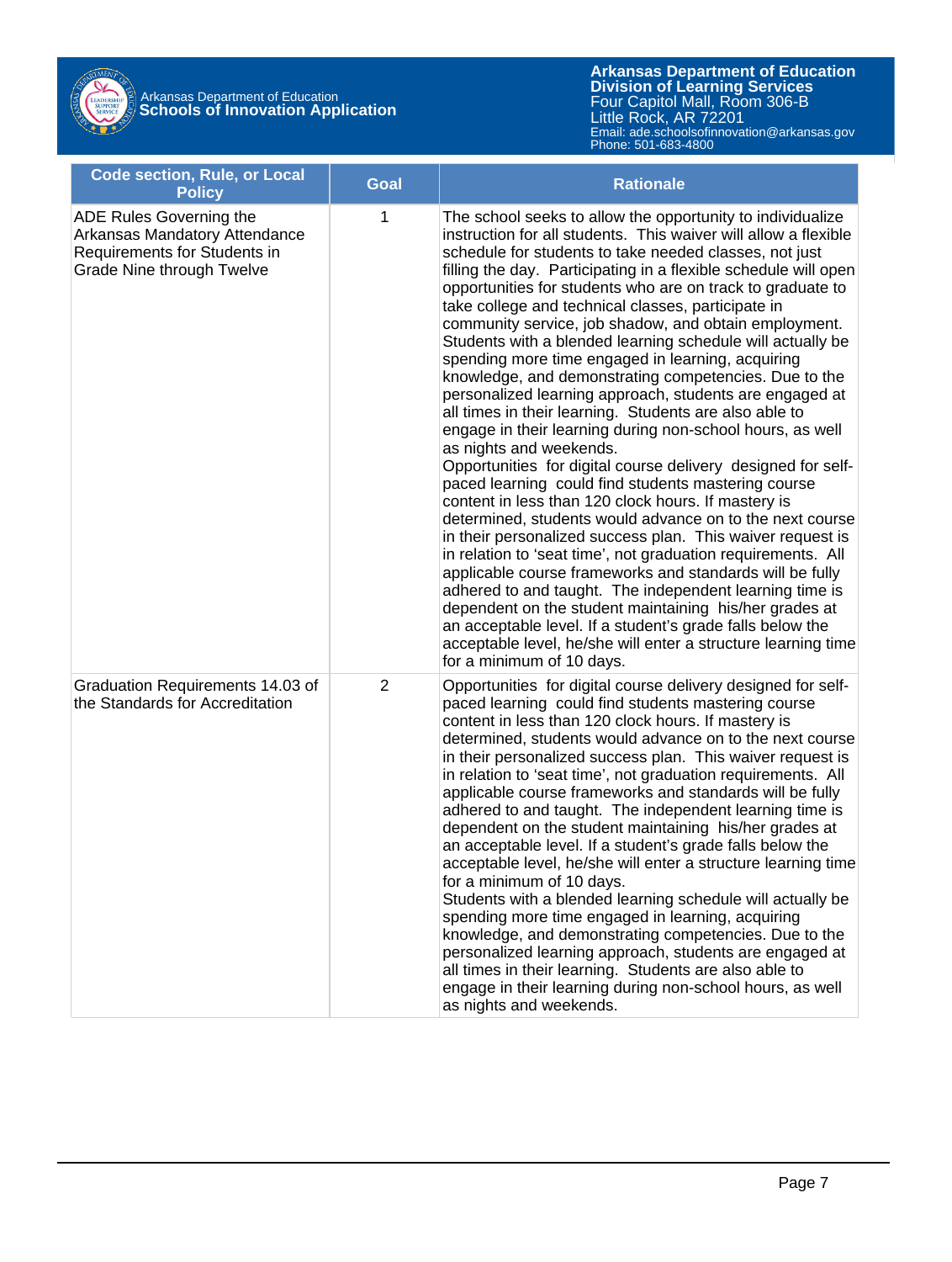

| <b>Code section, Rule, or Local</b><br><b>Policy</b>                                    | Goal | <b>Rationale</b>                                                                                                                                                                                                                                                                                                                                                                                                                                                                                                                                                                                                                                                                                                                                                                                                                 |
|-----------------------------------------------------------------------------------------|------|----------------------------------------------------------------------------------------------------------------------------------------------------------------------------------------------------------------------------------------------------------------------------------------------------------------------------------------------------------------------------------------------------------------------------------------------------------------------------------------------------------------------------------------------------------------------------------------------------------------------------------------------------------------------------------------------------------------------------------------------------------------------------------------------------------------------------------|
| <b>Student Performance-Grading</b><br>scale 12.02 of the Standards for<br>Accreditation | 4    | Technical career training offerings may require a non<br>traditional grading scale, such as Pass or Fail. The waiver<br>request is for non-core courses that lend themselves to<br>alternative descriptions of "mastery." The grading scale of<br>the community college affiliate will be used in terms of<br>grading in these course.                                                                                                                                                                                                                                                                                                                                                                                                                                                                                           |
| Required Time for Instruction 6-16-<br>102                                              | 2    | The school seeks to allow the opportunity to individualize<br>instruction for all students. This waiver will allow a flexible<br>schedule for students to take needed classes, not just<br>filling the day. Participating in a flexible schedule will open<br>opportunities for students who are on track to graduate to<br>take college and technical classes, participate in<br>community service, job shadow, and obtain employment.<br>Students with a blended learning schedule will actually be<br>spending more time engaged in learning, acquiring<br>knowledge, and demonstrating competencies. Due to the<br>personalized learning approach, students are engaged at<br>all times in their learning. Students are also able to<br>engage in their learning during non-school hours, as well<br>as nights and weekends. |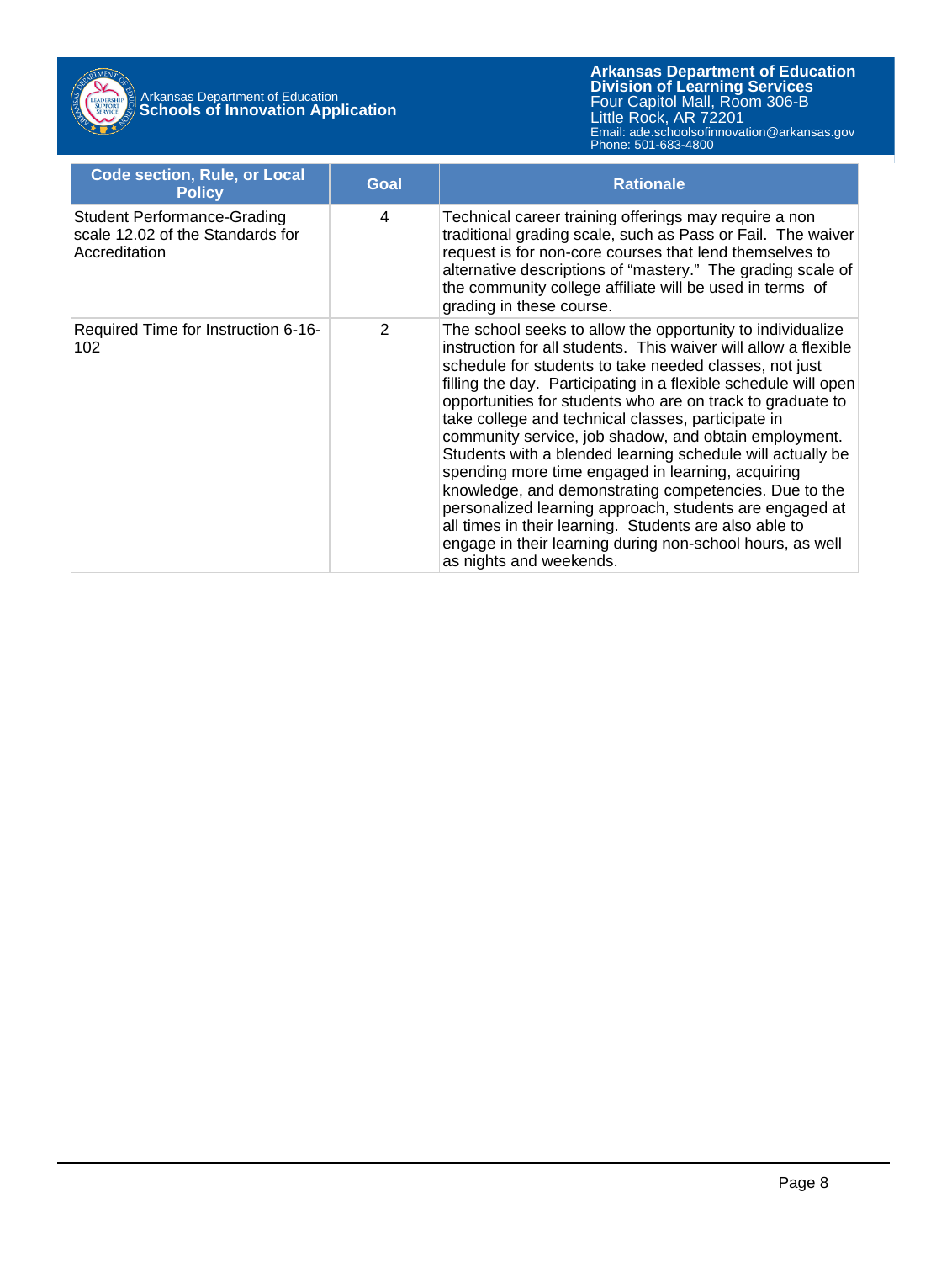

#### **Council of Innovation**

| Minority at School         | 30.00%                      |                 |                 |                     |
|----------------------------|-----------------------------|-----------------|-----------------|---------------------|
| <b>Council Member Name</b> | <b>Representative Group</b> | <b>Minority</b> | <b>Position</b> | <b>Date Elected</b> |
| Mike Walker                | Principal                   | N               | Chair           | 1/31/2017           |
| Jordan Frizzell            | <b>Assistant Principal</b>  | N               | Vice Chair      | 1/31/2017           |
| Lee Ann Boren              | Teacher                     | N               | Member          | 1/31/2017           |
| Leanna Britton             | Teacher                     | N               | Member          | 1/31/2017           |
| Holly McDonald             | Teacher                     | N               | Member          | 1/31/2017           |
| Latasha Harper             | Classified                  | Y               | Member          | 1/31/2017           |
| Julie Giacomino            | Classified                  | N               | Member          | 1/31/2017           |
| Kaylin Parker              | Student                     | Y               | Member          | 1/31/2017           |
| Marco Hernandez            | Student                     | Y               | Member          | 1/31/2017           |
| Laterriuna Hill            | <b>Student</b>              | Y               | Member          | 1/31/2017           |
| Amy Allen                  | Parent/Business Owner       | N               | Member          | 1/31/2017           |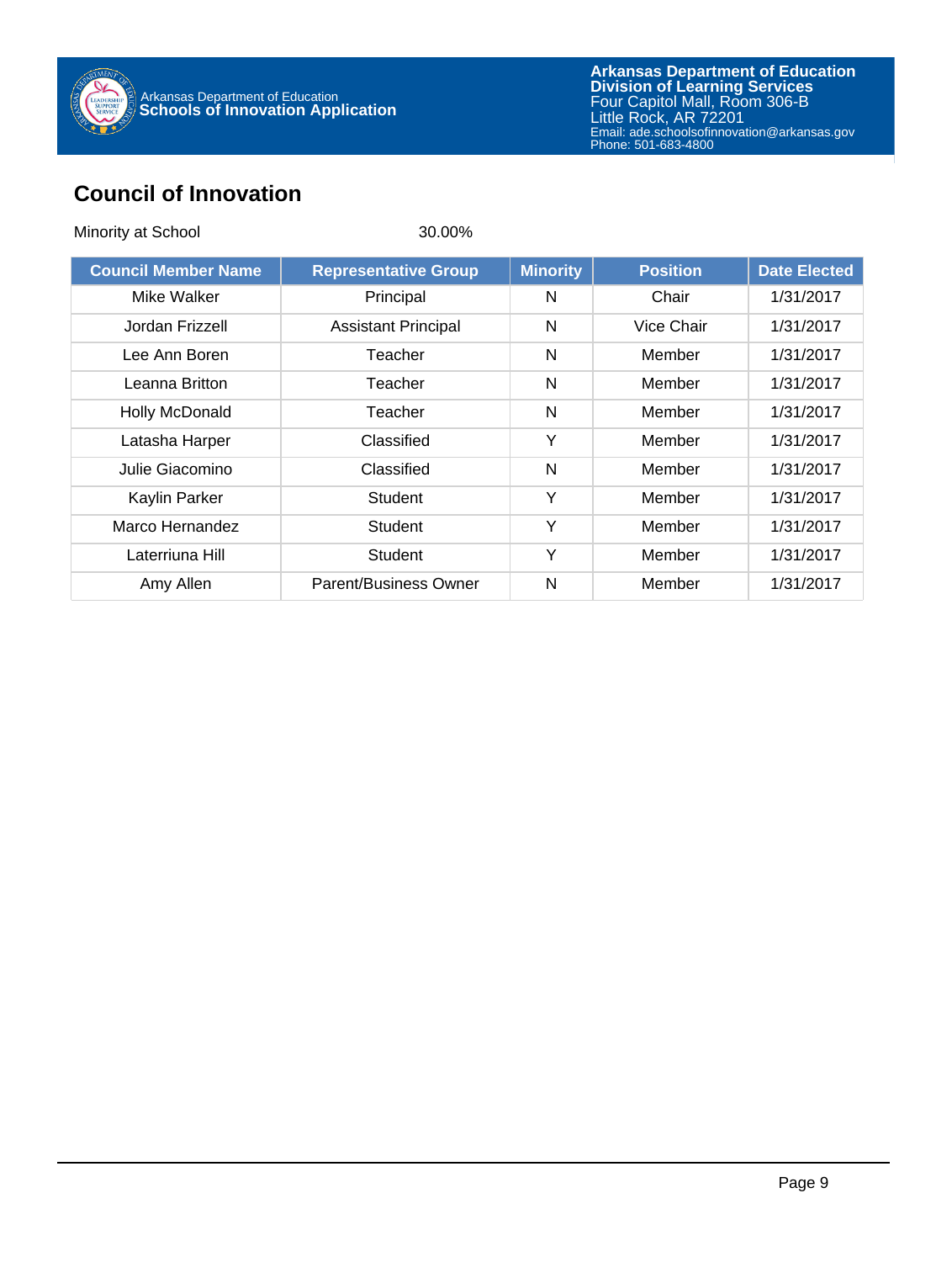

#### **Shared Leadership**

| <b>Meeting</b><br><b>Date</b> | <b>Meeting</b><br><b>Purpose</b>                                                            | No. of<br><b>Teachers</b><br><b>Present</b> | No. of<br><b>School</b><br><b>Staff</b><br><b>Present</b> | No. of<br><b>Parents</b><br><b>Present</b> | No. of<br><b>Community</b><br><b>Members</b><br><b>Present</b> | No. of<br><b>Students</b><br><b>Present</b> | <b>Meeting</b><br><b>Outcome/</b><br><b>Planned Next</b><br><b>Steps</b>                                                                                  |
|-------------------------------|---------------------------------------------------------------------------------------------|---------------------------------------------|-----------------------------------------------------------|--------------------------------------------|----------------------------------------------------------------|---------------------------------------------|-----------------------------------------------------------------------------------------------------------------------------------------------------------|
| 9/28/2016                     | School of<br>Innovation<br><b>Intent Letter</b><br>information                              | $\overline{2}$                              | $\overline{2}$                                            | $\boldsymbol{0}$                           | $\boldsymbol{0}$                                               | $\boldsymbol{0}$                            | Inform our<br>school<br>leadership<br>team on<br>School of<br>Innovation and<br>the purposed<br>of the intent<br>letter to look<br>into becoming<br>a SOI |
| 10/4/2016                     | School of<br>Innovation<br>Information<br>Meeting                                           | 18                                          | $\overline{2}$                                            | $\mathbf 0$                                | $\boldsymbol{0}$                                               | $\mathbf 0$                                 | Letting staff<br>know of<br>impending<br>changes                                                                                                          |
| 10/12/201<br>6                | Presentation<br>of SOI to<br>School Board                                                   | 5                                           | $\overline{2}$                                            | $\boldsymbol{0}$                           | 5                                                              | $\mathbf 0$                                 | Discussion of<br>partnership<br>with area<br>businesses<br>and colleges to<br>advance in<br>School of<br>Innovation<br>option                             |
| 1/31/2017                     | Presentation<br>of School of<br>Innovation to<br>staff for vote<br>and assemble<br>Council  | 21                                          | $\overline{2}$                                            | $\mathbf 0$                                | $\mathbf 0$                                                    | $\mathbf 0$                                 | Council was<br>formed 97%<br>for School of<br>Innovation                                                                                                  |
| 2/2/2017                      | Establish<br>Scribe, align<br>school<br>mission and<br>vision to SOI,<br>establish<br>goals | 3                                           | $\overline{\mathbf{4}}$                                   | 1                                          | $\boldsymbol{0}$                                               | 3                                           | Scribe<br>established,<br>vision and<br>mission are<br>aligned, Goals<br>are set                                                                          |
| 2/7/2017                      | Align goals<br>with set<br>innovations                                                      | 3                                           | 4                                                         | 1                                          | $\mathbf 0$                                                    | $\overline{2}$                              | Goals are<br>aligned with<br>each<br>innovation                                                                                                           |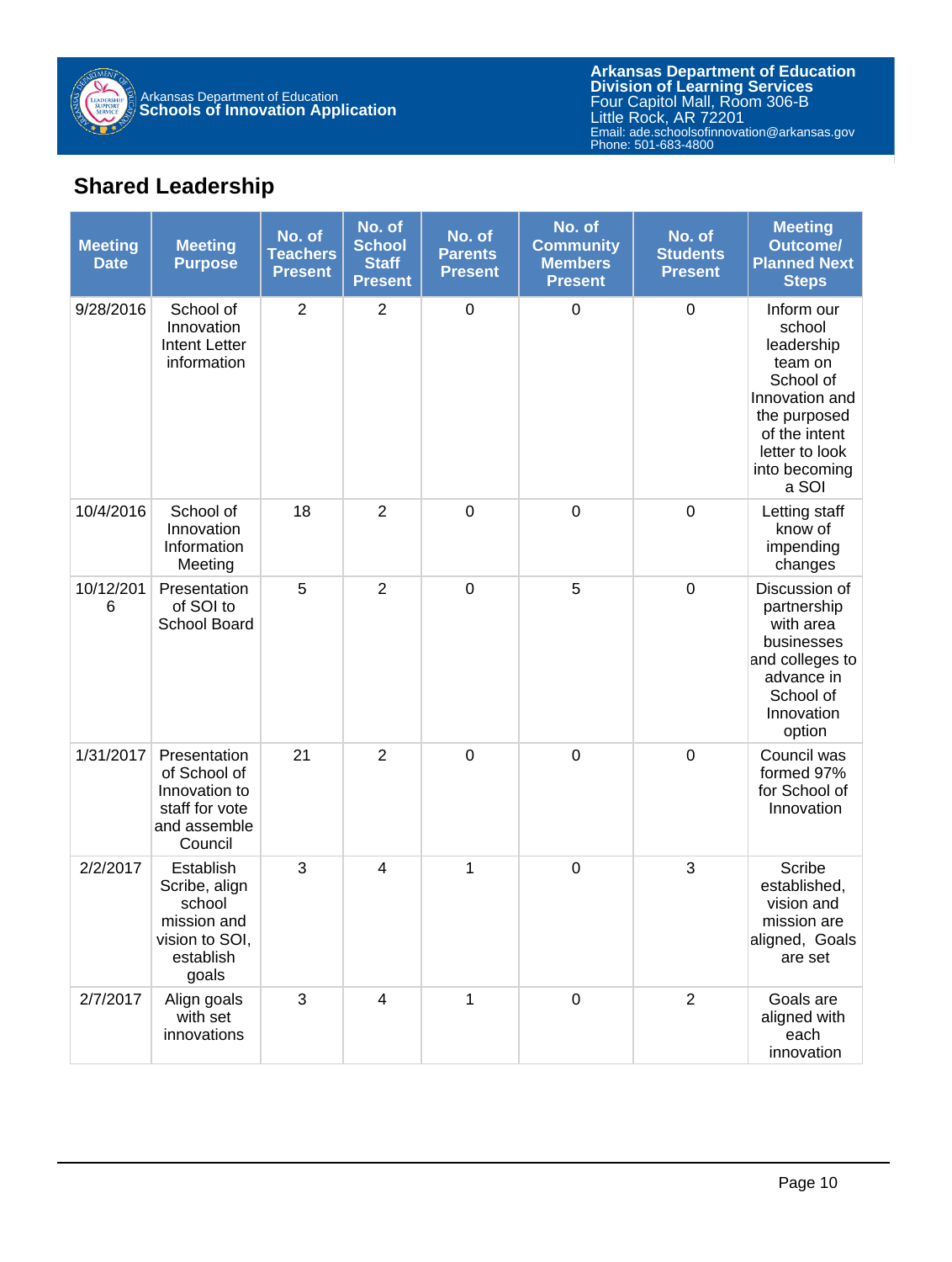

| <b>Meeting</b><br><b>Date</b> | <b>Meeting</b><br><b>Purpose</b>                                                             | No. of<br><b>Teachers</b><br><b>Present</b> | No. of<br><b>School</b><br><b>Staff</b><br><b>Present</b> | No. of<br><b>Parents</b><br><b>Present</b> | No. of<br><b>Community</b><br><b>Members</b><br><b>Present</b> | No. of<br><b>Students</b><br><b>Present</b> | <b>Meeting</b><br><b>Outcome/</b><br><b>Planned Next</b><br><b>Steps</b>                                      |
|-------------------------------|----------------------------------------------------------------------------------------------|---------------------------------------------|-----------------------------------------------------------|--------------------------------------------|----------------------------------------------------------------|---------------------------------------------|---------------------------------------------------------------------------------------------------------------|
| 2/9/2017                      | Purpose and<br>expected<br>outcomes of<br>each<br>innovation                                 | $\overline{2}$                              | 3                                                         | 1                                          | $\mathbf 0$                                                    | $\mathbf 0$                                 | Each<br>Innovation has<br>an action,<br>expected<br>outcome, and<br>measurable<br>data collection             |
| 2/15/2017                     | Communicate<br>with<br>Leadership<br>Team the<br>progress of<br>SOI                          | 9                                           | $\mathbf 0$                                               | $\mathbf 0$                                | $\mathbf 0$                                                    | $\mathbf 0$                                 | Leadership<br>pointed out<br>innovative<br>practices that<br>are already in<br>place at the<br>school         |
|                               | 2/21/2017 Inform Staff of<br>SOI<br>Application<br>Progress                                  | 9                                           | 3                                                         | $\mathbf 0$                                | $\mathbf 0$                                                    | $\mathbf 0$                                 | Informed any<br>staff that<br>wanted to<br>know about the<br>current<br>progress of the<br>SOI application    |
| 2/28/2017                     | Take our SOI<br>plan to the<br>school board<br>for approval                                  | $\mathbf 0$                                 | $\mathbf 0$                                               | $\mathbf 0$                                | $\mathbf 0$                                                    | $\mathbf 0$                                 | <b>Board</b><br>approval,<br>statement of<br>assurances,<br>and<br>submission of<br>application to<br>the ADE |
| 2/27/2017                     | Informed any<br>staff that<br>wanted to<br>attend and<br>informed them<br>of SOI<br>updates. | 10                                          | $\overline{2}$                                            | $\mathbf 0$                                | $\mathbf 0$                                                    | $\mathbf 0$                                 | Take our SOI<br>planto the<br>school board<br>for approval.                                                   |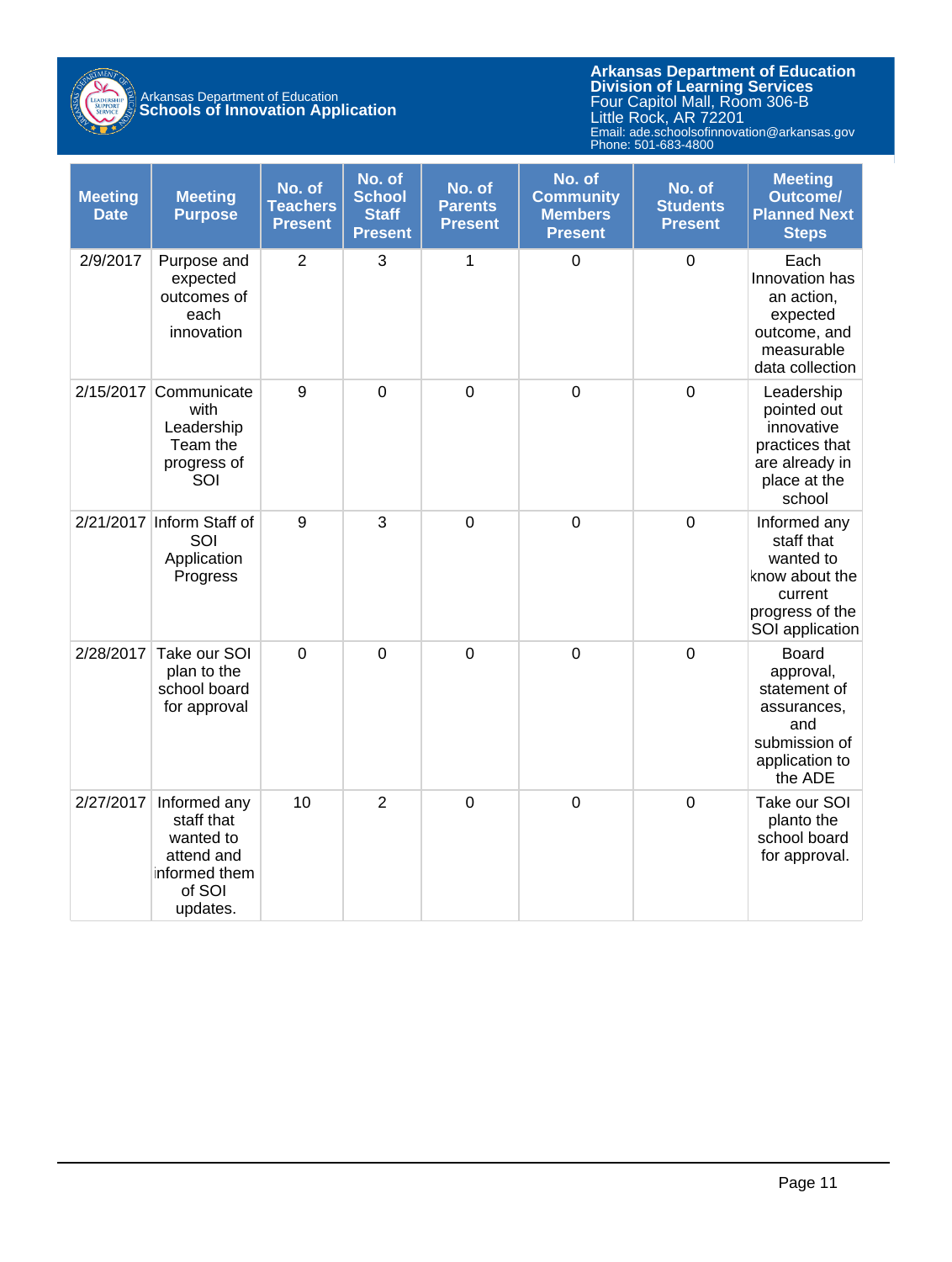

#### **Election Results**

| Number of certified and classified on staff:                            | 49 |
|-------------------------------------------------------------------------|----|
| Number of staff who voted:                                              | 37 |
| Number of staff who voted for proposed Plan:                            | 36 |
| Number of staff who voted against the proposed plan:                    |    |
| Percentage of staff voting in favor of the proposed Plan of Innovation: | 97 |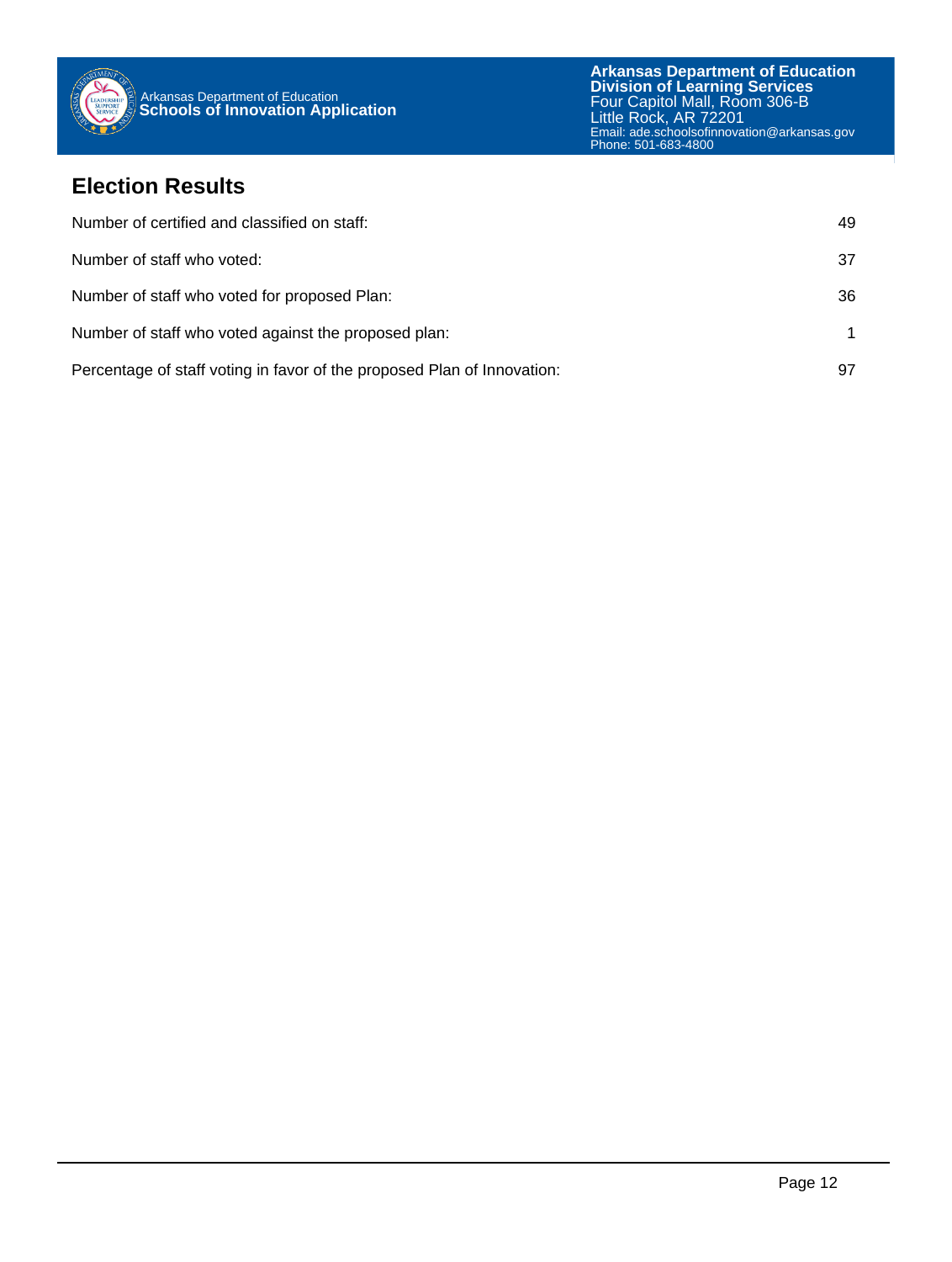#### **Professional Development Scope**

Professional Development Plan Part 1

| <b>Date</b> | <b>Audience</b>               | <b>Purpose of the Session</b>                                                                                 |
|-------------|-------------------------------|---------------------------------------------------------------------------------------------------------------|
| 8/15/2016   | Virtual Arkansas Facilitators | Prepare for Virtual Arkansas Facilitation                                                                     |
| 12/6/2016   | Admin, Teachers, Staff        | Observe Flex-mod scheduling in action at<br><b>Hot Springs</b>                                                |
| 2/16/2017   | Admin                         | Virtual Arkansas Partnership Symposium -<br>Prep for the different blended options<br>Virtual Arkansas offers |
| 6/13/2016   | <b>Teachers</b>               | Rigorous curriculum through APSI, STEM,<br><b>LTF</b>                                                         |
| 8/4/2016    | Teachers                      | Google Training                                                                                               |
| 7/6/2016    | Teachers                      | <b>RTI/PLC with Solution Tree</b>                                                                             |

#### Professional Development Plan Part 2

| <b>Date</b> | <b>Audience</b>           | <b>Purpose of the Session</b>                                                                                                                              |
|-------------|---------------------------|------------------------------------------------------------------------------------------------------------------------------------------------------------|
| 8/10/2017   | Admin, Teachers, Staff    | Prepare for Student engagement and<br>retention using "Energy Bus" This will<br>include mentoring, character building,<br>positive culture, and leadership |
| 6/21/2017   | Admin, Teachers, Staff    | Flex-Summit to understand the intricacies<br>of Flexible scheduling                                                                                        |
| 6/1/2017    | Admin and Teachers        | No specific dates, but still searching for<br>training on personalized learning plans and<br>mentoring and support for students.                           |
| 6/1/2017    | Teachers                  | Google training through Southeast<br>Arkansas Educational Coop to train all<br>teachers to use and implement google in<br>their classrooms.                |
| 6/1/2017    | Teachers                  | Train and facilitate a professional<br>development to assist students with the<br>need for a career plan, personal education<br>plan, and new scheduling.  |
| 8/7/2017    | Admin, Teachers, Staff    | Meetings to discuss adaptation of flex<br>scheduling/Blended Learning                                                                                      |
| 8/16/2017   | <b>Teachers, Students</b> | Weekly meetings to help students with new<br>changes in the school/Mentoring                                                                               |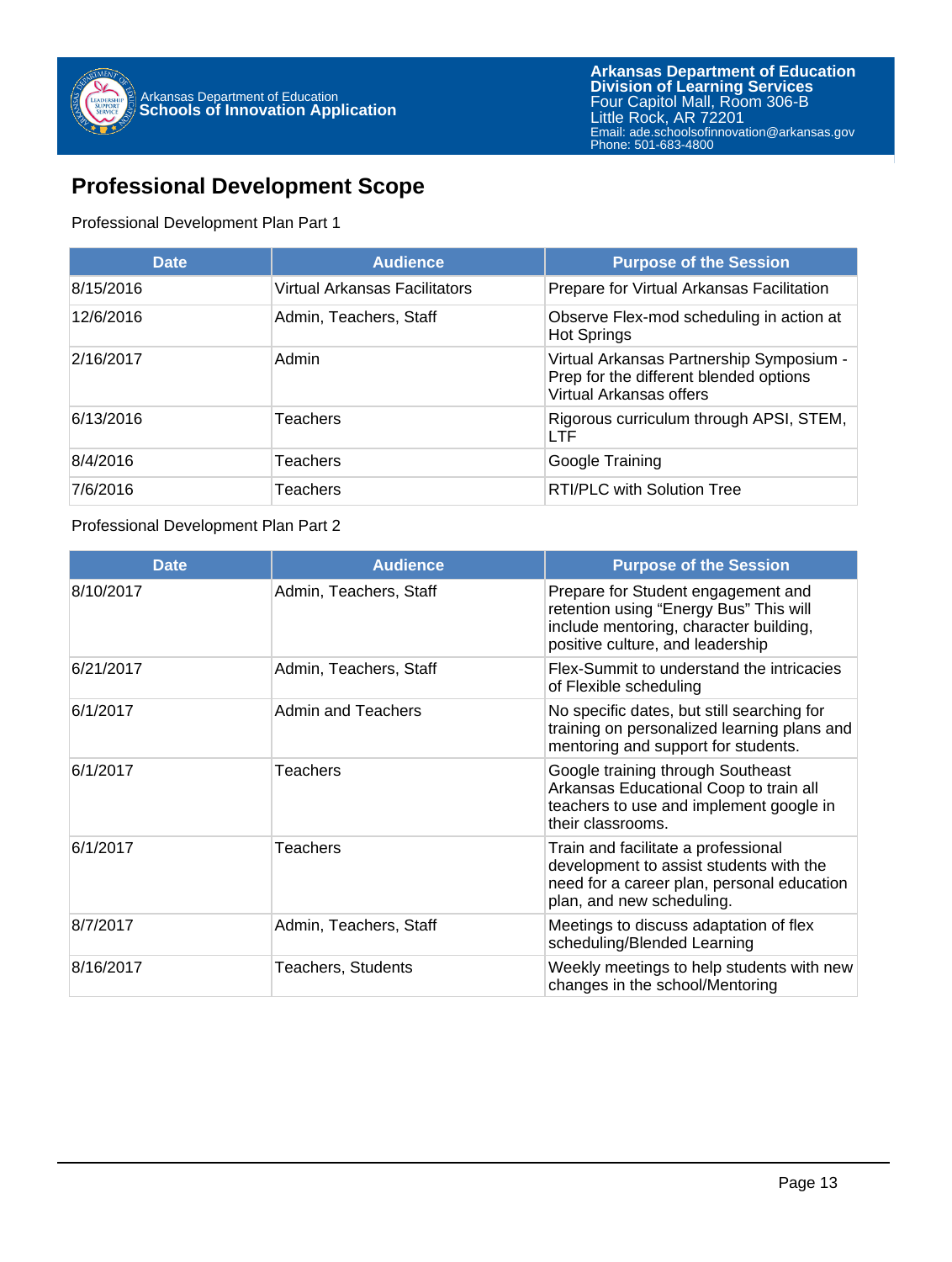# **Star City High School School of Innovation Plan Description**

The proposed plan of the School of Innovation Council of Star City High School creates a bridge and partnership with our community, local businesses, and the local community colleges to transform our approach to transition and career readiness. We want to become an environment that will not only provide the current reality of living in the 21st century, but a learning environment that exceeds that reality. Many of the local employers, Arkansas Department of Corrections, GCA and Georgia Pacific, have stated the need for interpersonal skills in the workplace. This could mean anything from communicating instructions to a co-worker to appropriate conversations with a lead or authority figure. The need for organization, appropriate communication, and resource management is also a constant need addressed by our community partners. This designation will create opportunities for our students that will allow them to lead a productive life, be a valuable employee and leader of our community. It will provide valuable and needed training, and local employers will benefit from young adults who have been well trained and prepared for the working environment. This status will advance our college-bound students, and will prepare them for upper level education beyond that of Star City High School. Innovation status will allow for a learning shift: from teacher lead and centered to student lead and centered. We hope to attract more students to become a stakeholder in this learning opportunity. Star City School District is the only school in Lincoln County, Arkansas, and by extension Star City High School is the High School of Lincoln County, Arkansas. The poverty rate of Lincoln County, Arkansas is 27% versus the state average which is 19.2%. The poverty rate of children under the age of 18 is 36.6% versus the state average of 27.9%. According to the free and reduced lunch data for 2016, 68.54% of the district is eligible for this service. Without the distinction of being a School of Innovation, we would struggle to provide the offerings involved with this proposed plan. We strive to offer the best for our students, and believe that this distinction would enable and push our students to achieve outside of their perceived notions of the future.

#### **Goals**

- 1. Reduce the achievement gap in our TAG group
- 2. Offer a variety of scheduling options to meet the flexible needs of students.
- 3. Improve interpersonal communication (soft skills) with the help of mentors and inclusive curriculum
- 4. Prepare students for college and career ready opportunities with a comprehensive and rigorous curriculum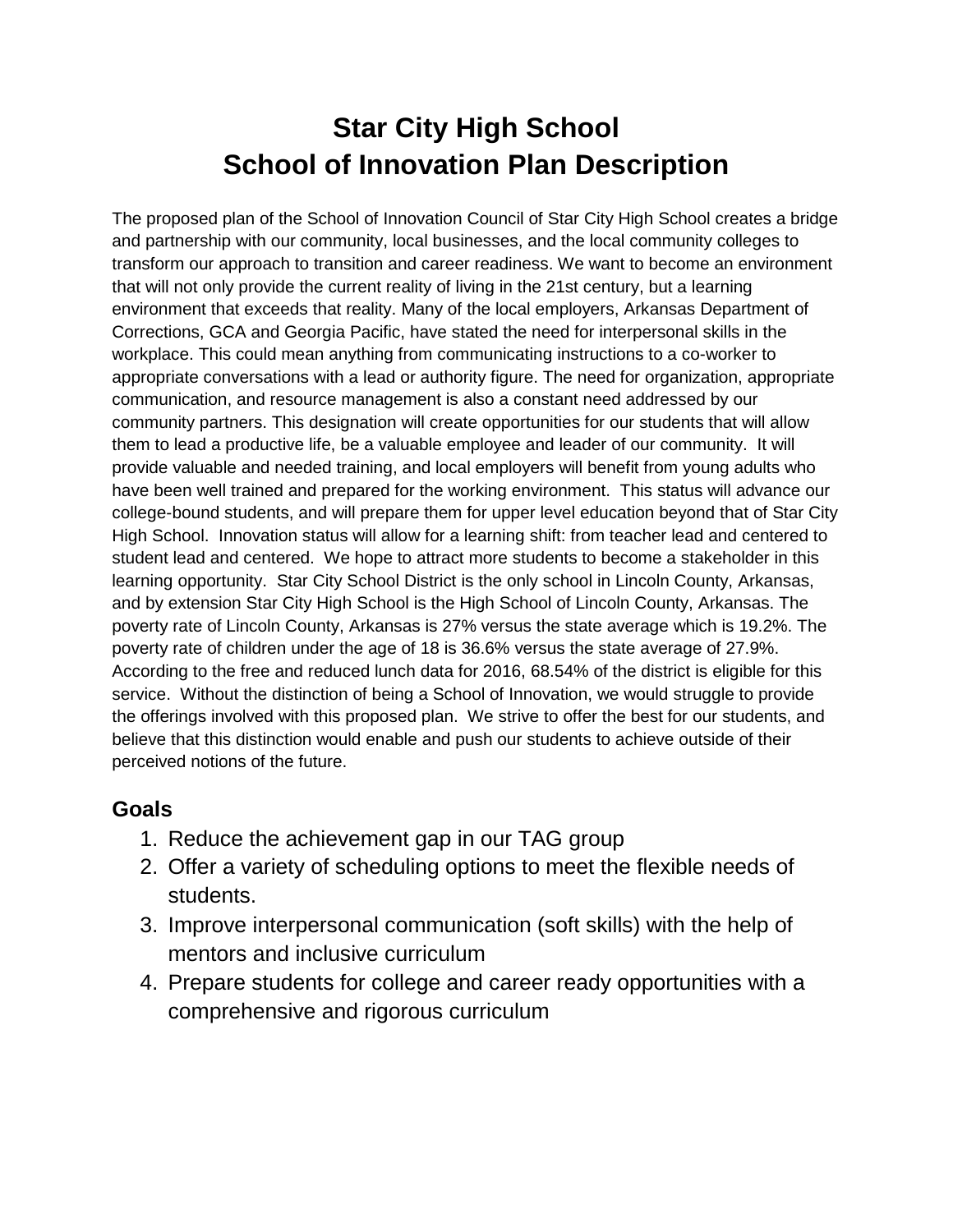**Innovation 1:** Career Pathways available to students that include: Project Lead the Way in Engineering, Computer Science, and Biomedical as well as pathways in Family Consumer Science, Business, and Agriculture Science. Plans to expand pathways to include Welding Technology, Healthcare (CNA Certification), and Criminal Justice.

**Purpose:** The pathways will result in a value-added diploma and credentials that are valued by local employers and aligned with current and emerging market needs so that completing a pathway opens real doors of opportunity in the job market.

**Expected Change:** The pathway will result in added-value diplomas and credentials that are valued by local employers and aligned with current and emerging market needs so that completing a pathway opens real doors of opportunity in the job market.

**Instrument to use or data to compile that will demonstrate change:** Gather data on Star City High School graduates for career and technical certifications. The ACT WorkKeys assessment will be the instrument used to collect data for this innovative strategy.

**Innovation 2:** Utilize Career Ready 101 and ACT Work Keys assessment to provide students with an ACT National Career Readiness Certificate.

**Purpose:** Career Ready 101 is a comprehensive program with an integrated approach to exploring careers and their skill requirements, as well as building workplace and life skills. Students will develop the skills necessary for the workplace and will receive the ACT National Career Readiness Certificate that is recognized across the United States by industry and small businesses.

**Expected Change:** We will make Career Ready 101 and the ACT WorkKeys Assessment mandatory for all SCHS Juniors. This course will provide students with an integrated approach to exploring careers and their skill requirements. This will build life literacy through lessons about financial awareness, job searching skills, and more. Each of the students, after completing Career Ready 101, will take the ACT WorkKeys Assessment. These actions will be part of our partnership with the Workforce Alliance for Southeast Arkansas. The Workforce Alliance for Southeast Arkansas, which involves eight counties, includes businesses, colleges, elected officials, and others. After passing the assessment, students will possess a nationally recognized ACT Career Readiness Certificate.

**Instrument to use or data to compile that will demonstrate change:** The ACT WorkKeys assessment will be the instrument used to collect data for this innovative strategy.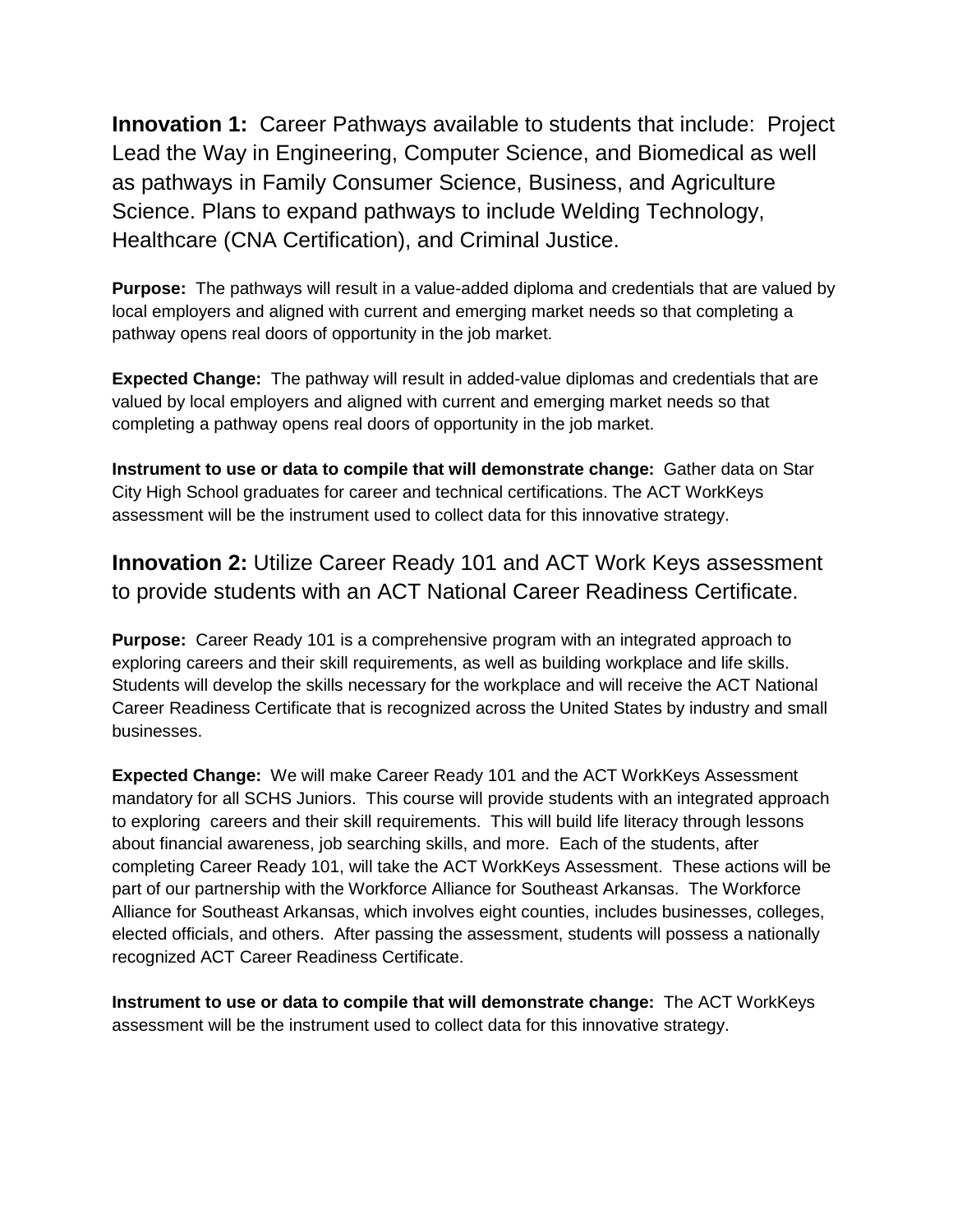**Innovation 3:** Create a student centered learning opportunity that utilizes virtual or blended learning. This innovation will allow flexible student scheduling and mentoring for students who need additional support.

**Purpose:** This opportunity allows the educational institution to meet the needs of all students. This provides a personalized learning plan that could include traditional class, virtual class, or a combination of both (hybrid) in grades 9-12. This plan would be developed in collaboration with students, teachers, counselor, administration, and parents depending on the needs of the student. The blended classes will be offered through Virtual Arkansas in which a facilitator will assist with in-class learning and mentoring.

This will involve a seat time release for enrollment in postsecondary training or technical classes, participations in job shadowing, completing an internship, or obtaining paid employment. Due to barriers such as philosophical, environmental, economic and emotional constraints many of our students need the opportunity for additional support and mentoring.

**Expected Change:** The flexibility in scheduling will prepare our students for some of the realities associated with continuing education in post-secondary institutions. This plan will allow students to take a proactive ownership role in their learning. With choice and schedule flexibility student interest will increase and they will be able to know and feel that they are the focus stakeholder in their education. This will allow students to take ownership of their futures while having a mentor to guide them during their secondary years.

**Instrument to use or data to compile that will demonstrate change:** The instrument in tracking this data will be based on student success and overall achievement level of students who are taking part in this innovation. Components of this innovation to be measured include: increase in daily attendance rate, increase in graduation rate, and increased proficiency on ACT Aspire by 10% in mathematics and literacy.